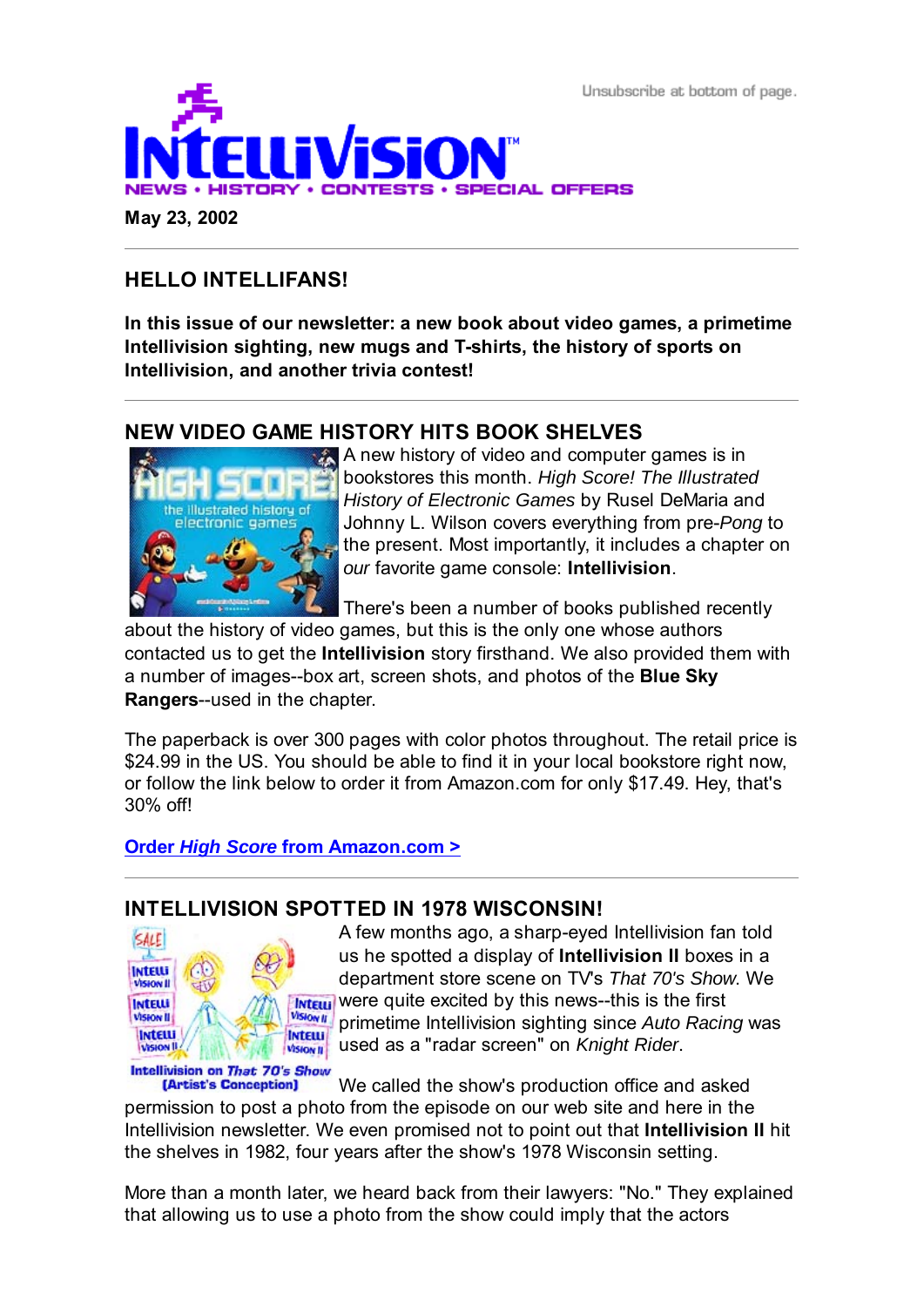#### endorse **Intellivision**.

Well, fair enough--hence our use of an artist's conception, instead. But then we got thinking. Might not the appearance of Intellivision on *That 70's Show* imply that we endorse *them*? Hey, they didn't ask *us* before using our logo.

Therefore, we offer this disclaimer: **The appearance of the Intellivision logo on** *That 70's Show* **in no way means that Intellivision Productions, Inc. and/or The Blue Sky Rangers endorse, enjoy, or even watch the program.** Truth be told, we're *Buffy* fans. Hey, did you catch the season finale? Man, that was cool when Giles suddenly showed up...

**>** *Buffy the Vampire Slayer* **airs Tuesday nights at 8 PM, 7 central, on the UPN network.**



## **GET MUGGED!**

We have a couple new products in our **Retrotopia Videogame Store** this month. First is the **Intellivision Coffee Mug**. Finally, you can show your enthusiasm for **Intellivision** *and* carry your favorite beverage *at the same time!* 11 ounce mug, black, with the **Running Man** and **Intellivision** design in purple on both sides. Only \$9.95, plus shipping and handling.

The other new item is the **Intellivision Sports Tee**. This 100% heavy white cotton tee features images from the original Intellivision *Baseball*, *Basketball*, *Football*, *Soccer*, and *Hockey* game boxes (see design below). In a word, it's bitchin'. Only \$14.95, plus shipping and handling.

This is the latest in our **Collectors Series** featuring limited edition T-shirts based on Intellivision game boxes. Hurry! The previous shirts, **Astrosmash**, **B-17 Bomber**, **Sea Battle**, and **Adventure Games**, have all sold out.

We also have the return of **ColecoVision Hits**, a CD-ROM collection of thirty **ColecoVision** games that runs on your PC. We sold out at Christmas, but now we have them back in stock. Only \$29.95, plus shipping and handling.

And, of course, as always, you can get our two CD-ROM collections that let you play **Intellivision** on your PC or Mac: *Intellivision Lives!*, featuring the classic **Mattel Electronics** and **INTV Corp.** games, and *Intellivision Rocks*, featuring the Intellivision games from **Activision** and **Imagic**. Only \$29.95 each, plus shipping and handling.

**Order mugs, T-shirts, and game collections from Retrotopia.com >**

## **INTELLIVISION LORE FROM THE FILES OF THE BLUE SKY RANGERS:**



### *INTELLIVISION SPORTS*

Intellivision has been synonymous with sports since its beginning. The first Intellivision game programmed was *Baseball*, in 1978. **David Rolfe**, who was assigned the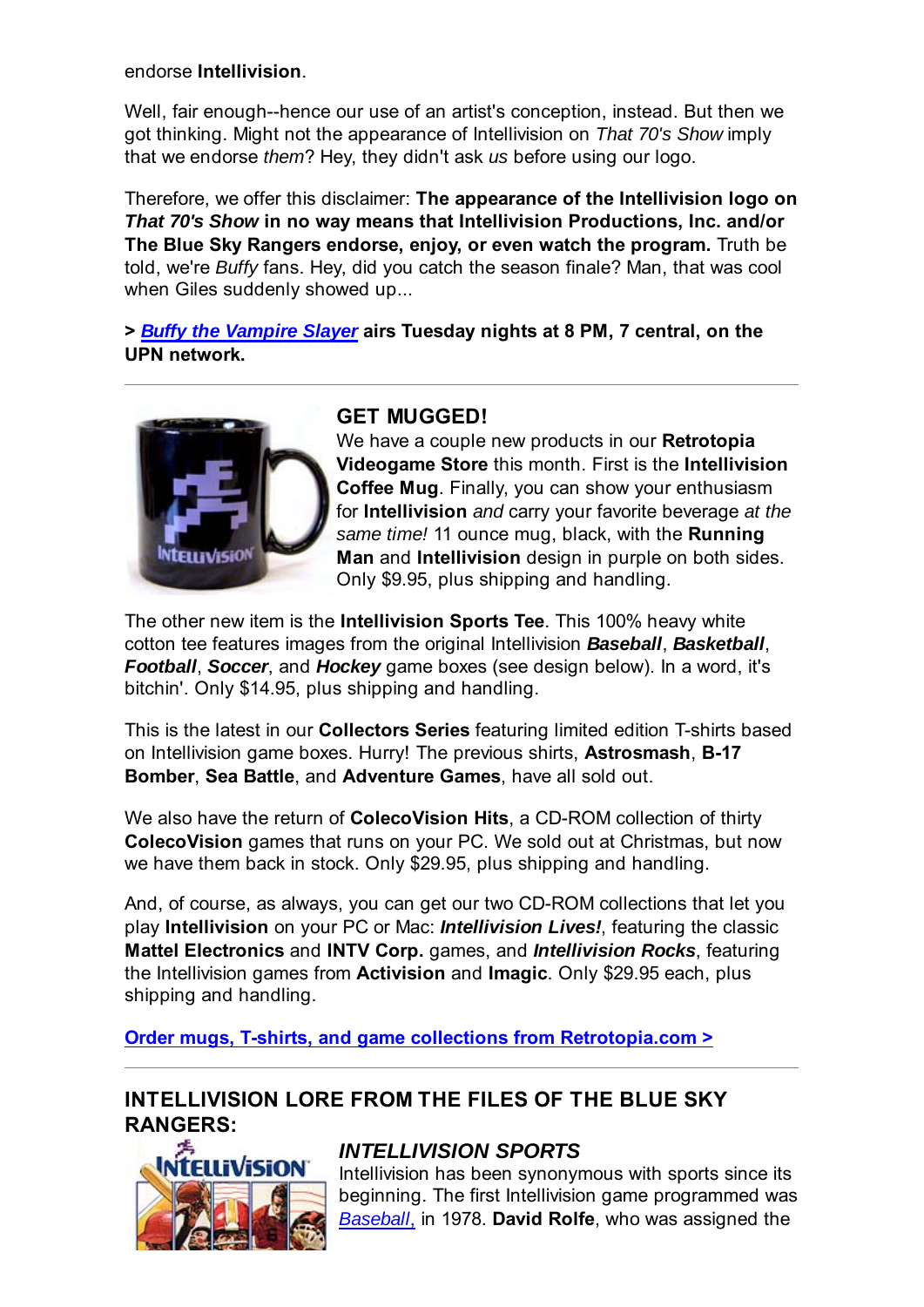

task of writing the Intellivision's operating system, realized he couldn't write an operating system without a game, and he couldn't write a game without an operating system. So he wrote both at the same time.

Although *Baseball* was the first game completed, neither it nor any other sports title was among the four games released in 1979, when Intellivision was test marketed in central California. Mattel was working on a licensing coup.

When Intellivision was introduced nationally in 1980, the sports games (dubbed "The Sports Network") were branded with the logos of the professional sports leagues: *Major League Baseball*, *NBA Basketball*, *NFL Football*, *NASL Soccer*, *NHL Hockey*, *PGA Golf* and the amateur *U.S. Ski Team Skiing*. Only *Auto Racing* and *Tennis* didn't feature licenses. (*Boxing* and *PBA Bowling* completed the Sports Network in 1981.) These exclusive licenses proclaimed Intellivision as *the* video game system for sports.

Mattel used the sports titles to battle the more established Atari 2600 head on. The logic was, everyone knows what a baseball diamond or basketball court should look like. In 1981, TV and print ads starring sports writer **George Plimpton** showed side-by-side comparisons of Atari's sports games with Intellivision's. The



Atari Home Run Baseball (left) vs. **Intellivision Major League Baseball** 

Atari games looked simplistic--even silly--next to the Intellivision versions. Mattel bragged that Intellivision was "the closest thing to the real thing."

The commercials worked. Surveys showed 88% of people preferred Intellivision *Baseball*; only 2% preferred Atari's. By the end of 1981, Mattel had sold over 300,000 cartridges each of *Major League Baseball* and *NFL Football*, and over 200,000 of *NBA Basketball*. The commercials themselves became part of American culture, lampooned by cartoonists and comedians. On *Saturday Night Live*, "sportscaster" **Joe Piscopo** presented the Atari and Intellivision *Football* games side by side as the opposing teams in the 1982 Super Bowl--declaring the "Intellivision" team the clear winner.

But Atari 2600 fans had reason to thank Intellivision. The Atari sports games looked so bad in comparison that Atari went back and did improved versions under the trademark "Atari Realsports." Mattel also released improved sports titles for the Atari 2600 under the "M Network" brand.

The biggest drawback of the Intellivision sports games was that they required two players. The games each fit into 4K of ROM; there was no room to program a computer opponent. By 1982, more and more Intellivision games were being allocated 8K of ROM or more. Mattel started looking at redoing the sports games to add a one-player option.

Work was mostly finished on a one-player baseball cartridge, *All-Star Major League Baseball*, when Mattel decided that the revised sports games should all be tailored for the new Entertainment Computer System (ECS)--an expansion module for the Intellivision. ECS versions of baseball, football, soccer, and tennis were put into development. Only the ECS baseball, *World Series Major League*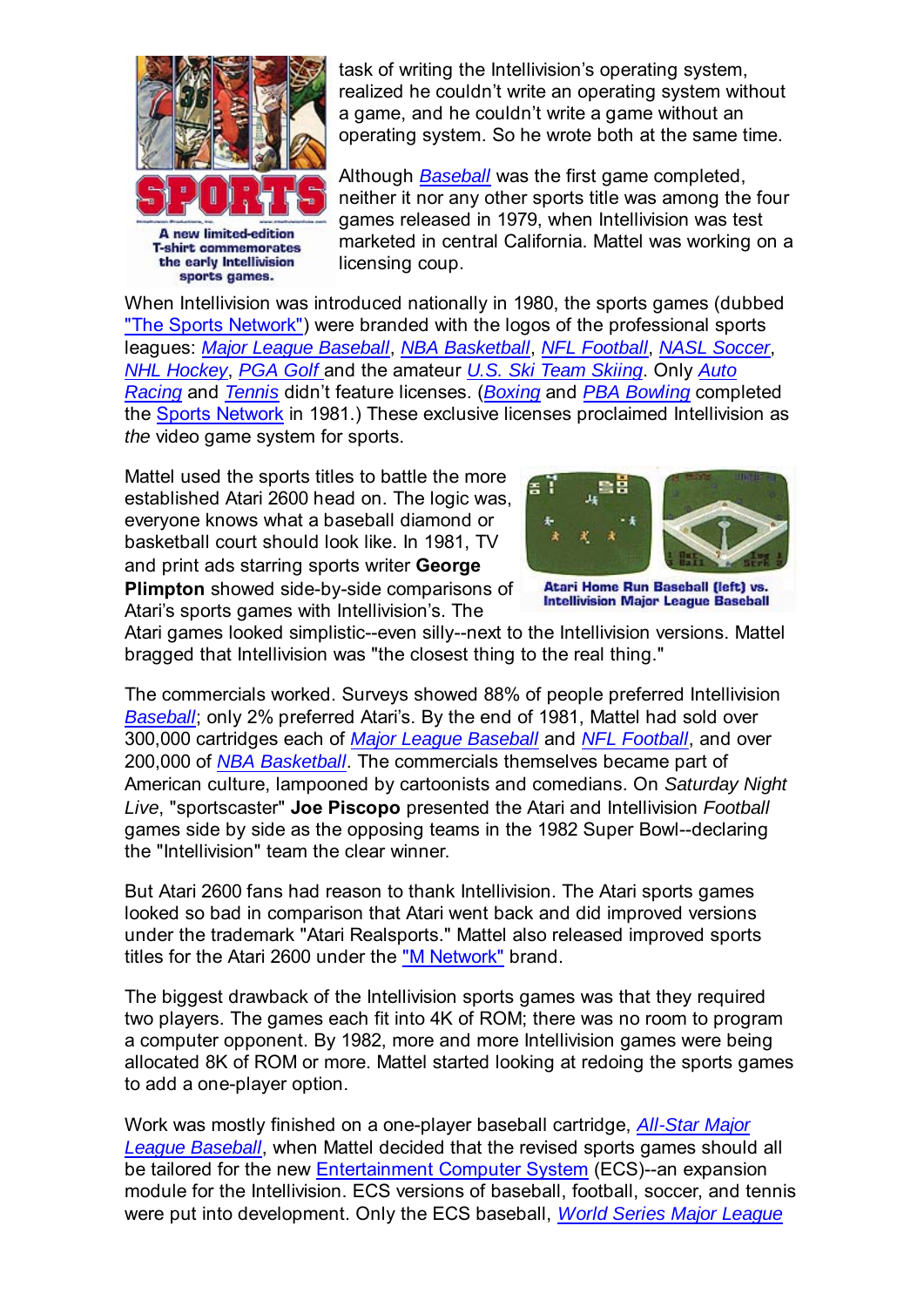*Baseball*, was released before Mattel sold the Intellivision rights in 1984.

The new owner of Intellivision, INTV Corp., recognized that sports titles had established the system. Revised, one-player versions (NOT requiring the ECS) became a priority. INTV published the unreleased *All-Star Major League Baseball* as *World Championship Baseball* in 1985. That was followed by *Super Pro Football* in 1986 and then the other Super Pro titles, including *Slam Dunk: Super Pro Basketball* and *Slap Shot: Super Pro Hockey*, at the rate of about two per year. In most cases, a Super Pro title was built on the game code and graphics of the original two-player version, adding a computer opponent and other features.

While never matching the sales of the original Sports Network titles (*Major League Baseball* and *NFL Football* eventually sold over a million cartridges each), the Super Pro line of cartridges helped Intellivision become the only game console to survive the industry crash of 1983/1984. New Intellivision cartridges were produced through the end of the decade.

To this day, a league continues to meet regularly in the Chicago area to play *Slam Dunk: Super Pro Basketball*.

**>** The new **Intellivision Sports** T-shirt, featuring box art from the original *Baseball*, *Basketball*, *Football*, *Soccer*, and *Hockey* cartridges, is now available for a limited time on the **Retrotopia web site**.

**>** The original two-player sports games and the later one-player versions can be played on the **Intellivision Lives!** CD-ROM collection for PC and Mac.*World Series Major League Baseball* can be played on **Intellivision Rocks** for PC and Mac. Both collections are available on the **Retrotopia web site**.

### **THE INTELLIVISION TRIVIA CONTEST!**

Last month's trivia contest was apparently a real stumper: "What Intellivision cartridge includes a character named for **Star Trek** writer/producer **Joe Menosky**, and what three-letter nickname does he have in the game?" Only seven people submitted an answer, and only six got it right: **"Pug" Menosky** is one of the ball players in *World Series Major League Baseball*, created by **Eddie Dombrower**, Joe Menosky's buddy at Pomona College.

From the 6 correct answers, the random number generator at http://www.random.org/ selected **Brett Gladson** of Hoquiam, Washington as the winner of an **Intellivision coffee mug**.

Congratulations, Brett! And thanks to all of you for playing!

Now try **this** question:



**Plimpton and Alda.** What's the connection?

In the early 1980s, **George Plimpton** was celebrity spokesman for **Intellivision**, while M\*A\*S\*H star **Alan Alda** was celebrity spokesman for **Atari**. Twenty years later, they both played characters on the TV show **ER**. What OTHER unique connection links George Plimpton with Alan Alda?